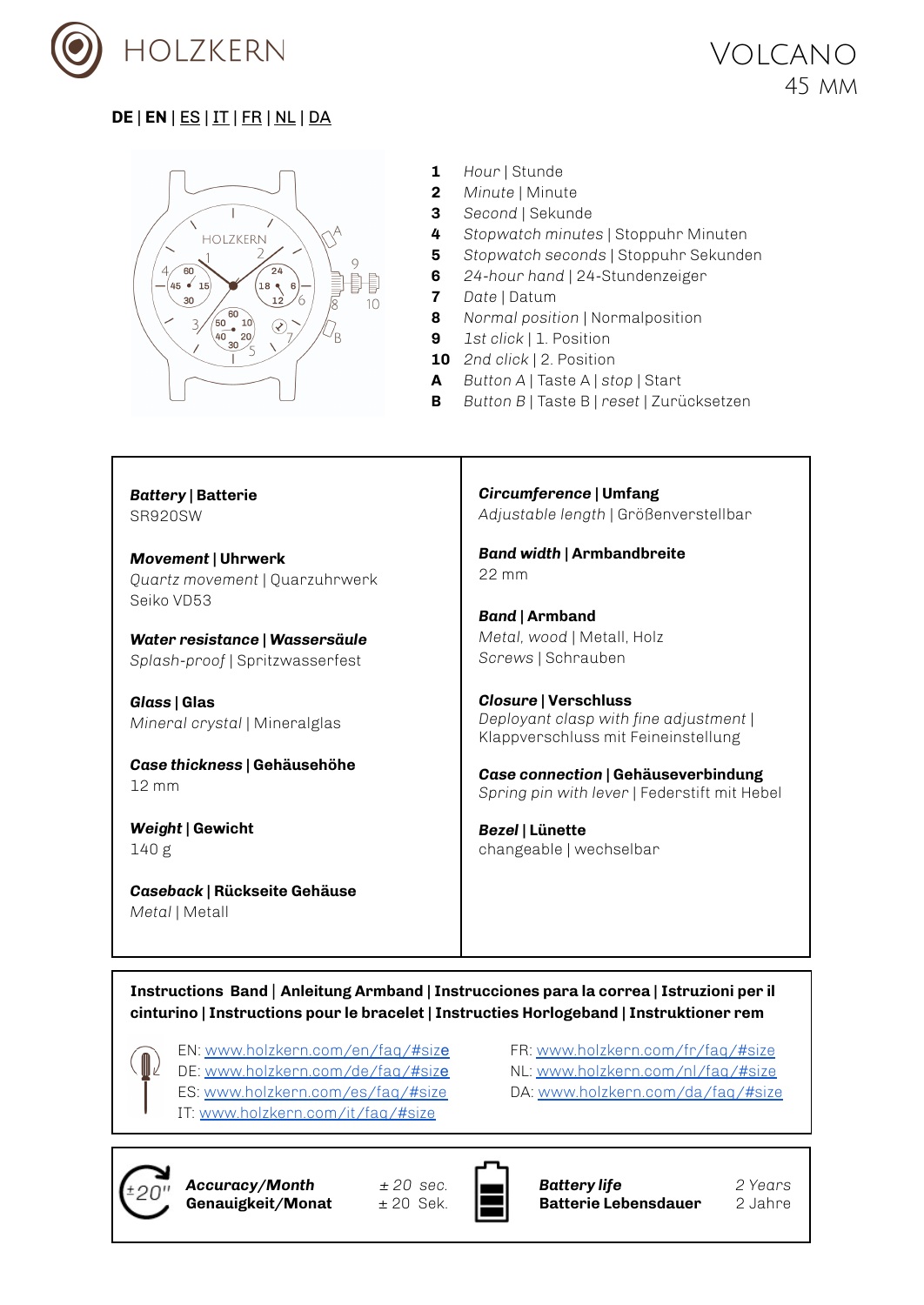



- **1** *Hour* | Stunde
- **2** *Minute* | Minute
- **3** *Second* | Sekunde
- **4** *Stopwatch minutes* | Stoppuhr Minuten
- **5** *Stopwatch seconds* | Stoppuhr Sekunden
- **6** *24-hour hand* | 24-Stundenzeiger
- **7** *Date* | Datum
- **8** *Normal position* | Normalposition
- **9** *1st click* | 1. Position
- **10** *2nd click* | 2. Position
- **A** *Button A* | Taste A | *stop* | Start
- **B** *Button B* | Taste B | *reset* | Zurücksetzen

#### *Setting the time and date*

*To adjust the date pull the crown out to the first click. Then turn the crown clockwise until the preview day's date\* appears. After this pull out the crown to the second click\*\* when the* second hand is at position 12:00. It will stop on the spot. Then set the hands to the desired *time of the day (make sure AM/PM is set correctly) by turning the crown.*

*After setting the correct time push the crown back in the normal position.*

\*Don't set the date between 21:00 and 01:00 (the date may not change the next day). If it is necessary to set the date during that time period, firstly change the time to any time outside, set the *date and then reset to the correct time.*

*\*\*When the crown is at the second click position, do not press any button. Otherwise the chronograph hands will move.*

#### *Stopwatch*

*This model has an integrated stopwatch that can be started and stopped with button A and reset with button B. You can also measure a split time by pressing button B during the stop function (the stopwatch stops = 1st split time, but continues to run in the background). Pressing button A again will stop the 2nd split time.*

*Then press button B to display the other split time. When you press button B again, the measured time is displayed.*

*You can set the second hand of the stopwatch by pulling the crown out twice until the watch stops completely. Now you can adjust the hand with the two buttons A and B. The minute hand is moved back. You can reset the minute hand by resetting the second hand until it is also at 0.*



*Accuracy/Month ± 20 sec.* **Genauigkeit/Monat**  $\pm 20$  Sek.



*Battery life 2 Years* **Batterie Lebensdauer** 2 Jahre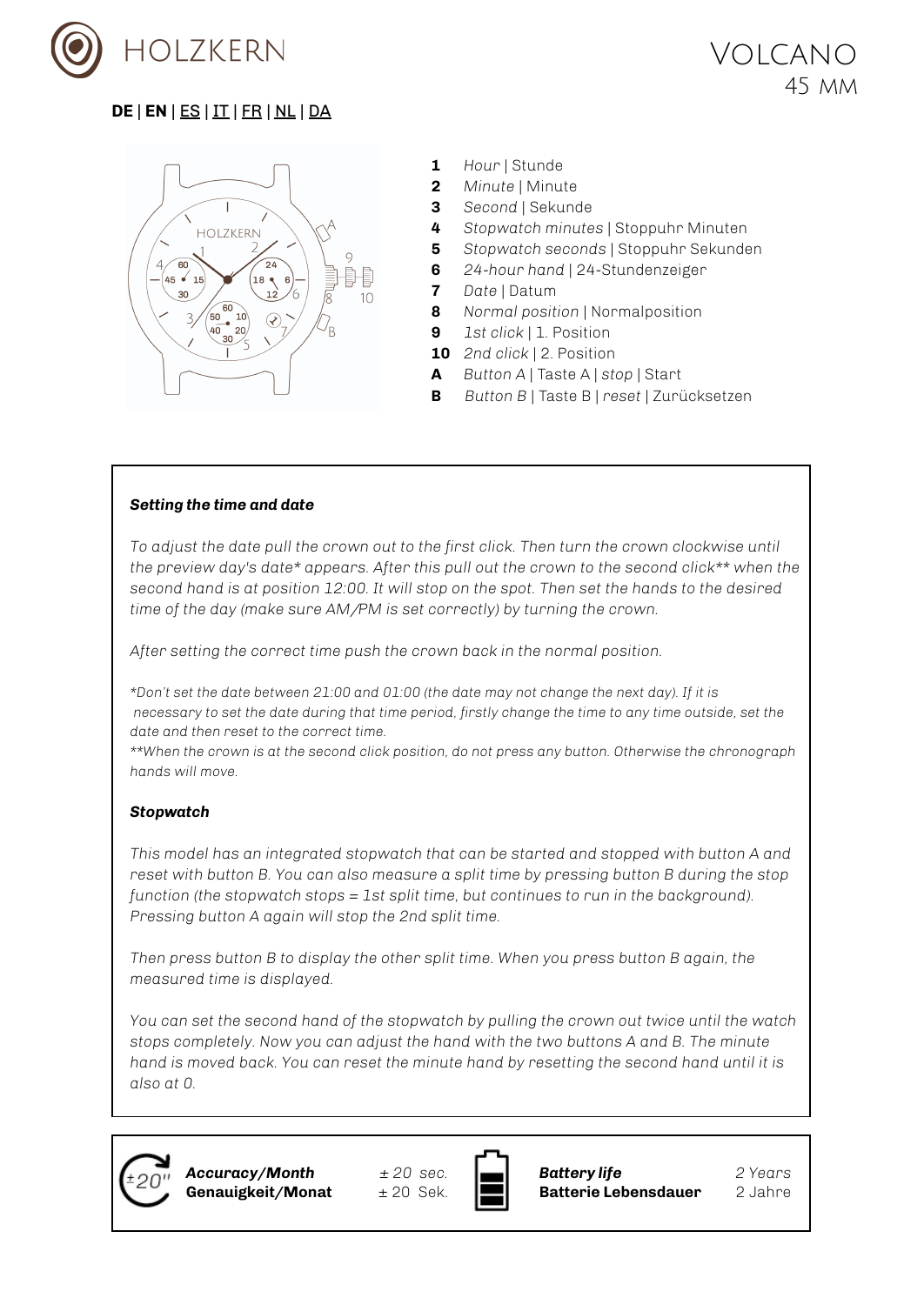



- **1** *Hour* | Stunde
- **2** *Minute* | Minute
- **3** *Second* | Sekunde
- **4** *Stopwatch minutes* | Stoppuhr Minuten
- **5** *Stopwatch seconds* | Stoppuhr Sekunden
- **6** *24-hour hand* | 24-Stundenzeiger
- **7** *Date* | Datum
- **8** *Normal position* | Normalposition
- **9** *1st click* | 1. Position
- **10** *2nd click* | 2. Position
- **A** *Button A* | Taste A | *stop* | Start
- **B** *Button B* | Taste B | *reset* | Zurücksetzen

#### **Setting the time and date**

Das Datum kannst du einstellen indem du die Krone in Position 1 im Uhrzeigersinn bis zum gewünschten Datum\* drehst. Dann kannst du die Krone in Position 2\*\* herausziehen, wenn der sekundenzeiger bei 0 steht. Dann kannst du durch Drehen der Krone die gewünschte Uhrzeit einstellen (stellen Sie sicher, dass AM/PM richtig eingestellt ist).

Nach dem Einstellen der korrekten Uhrzeit drücke die Krone wieder in die normale Position.

\*Stelle das Datum nicht zwischen 21:00 und 01:00 Uhr ein (das Datum stellt sich sonst am nächsten Tag nicht richtig um).

Falls es notwendig ist, das Datum während dieses Zeitraums einzustellen, stelle zuerst die Uhrzeit auf eine beliebige Zeit außerhalb des Zeitraums ein, dann stelle das Datum ein und danach wieder die korrekte Uhrzei..

\*\*Wenn sich die Krone in der zweiten Einrastposition befindet, darf kein Knopf gedrückt werden. Andernfalls bewegen sich die Chronographenzeiger.

#### **Stopwatch**

In diesem Modell ist eine Stoppuhr integriert, welche sich mit der Taste A starten und anhalten und mit der Taste B zurückstellen lässt. Du kannst außerdem eine Zwischenzeit messen, indem du während der Stoppfunktion Taste B drückst (die Stoppuhr bleibt stehen = 1. Zwischenzeit, läuft aber im Hintergrund weiter). Bei erneutem drücken der Taste A wird wird die 2. Zwischenzeit gestoppt.

Drücke danach Taste B um dir die andere Zwischenzeit anzeigen zu lassen. Bei erneutem Drücken der Taste B wird dir die gemessene Zeit angezeigt.

Den Sekundenzeiger der Stoppuhr kannst du einstellen, indem du die Krone 2x herausziehst bis die Uhr komplett stillsteht. Nun kannst du mit den beiden Tasten A und B den Zeiger verstellen. Den Minutenzeiger stellst du zurück, in dem du den Sekundenzeiger so lange zurückstellst, bis auch dieser auf 0 ist.



*Accuracy/Month ± 20 sec.* **Genauigkeit/Monat**  $\pm 20$  Sek.



*Battery life 2 Years* **Batterie Lebensdauer** 2 Jahre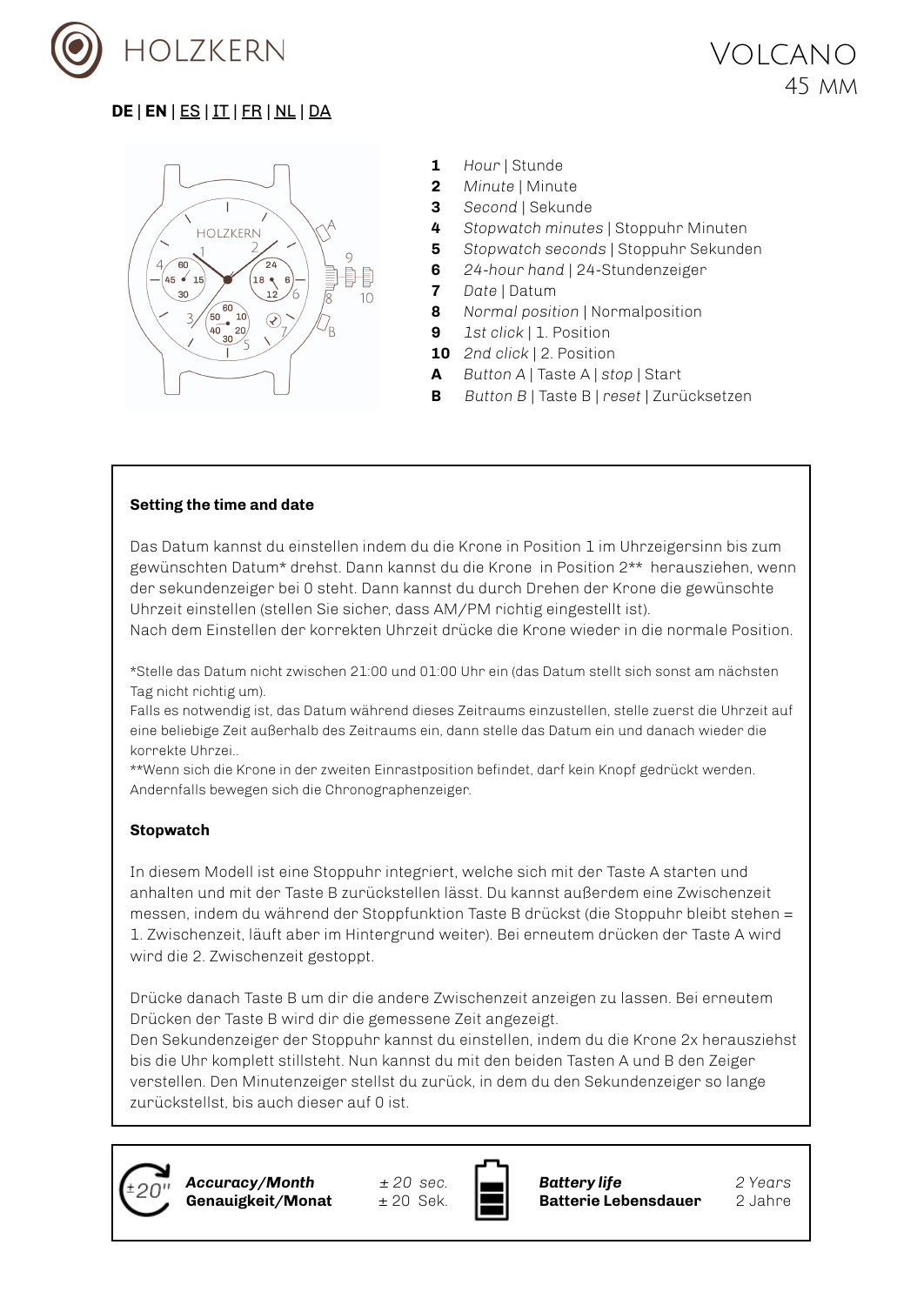



- **1** *Hora* | Ore
- **2** *Minuto* | Minuti
- **3** *Segundo* | Secondi
- **4** Contador de minutos | Contaminuti
- **5** *Contador de segundos* | Contasecondi
- **6** *Manecilla de 24 horas* | Lancetta delle 24 ore
- **7** *Fecha* | Data
- **8** *Posición normal* | Azzeramento
- **9** *Posición 1* | Posizione 1
- **10** Posición 2 | Posizione 2
- **A** Botón A | Pulsante A | *Detener* | Arresto
- **B** Botón B | Pulsante B | *Restablecer* | Azzeramento

*Batería* **| Batteria** SR920SW

*Movimiento* **| Movimento** *Movimiento de Cuarzo* | Movimento al quarzo Seiko VD53

*Resistencia al agua | Resistenza all'acqua Resistente a salpicaduras* | Resistente agli spruzzi

*Cristal* **| Vetro** *Cristal mineral* | Vetro minerale

*Grosor de la caja* **| Spessore della cassa** 12 mm

*Peso* **| Peso** 140 g

*Parte trasera de la caja* **| Fondello** *Metal* | Metallo

*Circunferencia* **| Circonferenza** *Longitud ajustable* | Lunghezza regolabile

*Longitud de la correa* **| Larghezza cinturino** 22 mm

*Correa* **| Cinturino** *Metal, Madera* | Metallo, Legno *Pasador tornillo* | Viti

*Cierre* **| Chiusura** *Pasador con cierre* | Perno della fibbia

*Conexiones de la caja* **| Alette** *Pasador de resorte con palanca* | Perno con leva

*Luneta* **| Ghiera** *intercambiable* | intercambiabile

**Instructions Band** | **Anleitung Armband | Instrucciones para la correa | Istruzioni per il cinturino | Instructions pour le bracelet | Instructies Horlogeband | Instruktioner rem**

EN: [www.holzkern.com/en/faq/#siz](https://www.holzkern.com/en/faq/#size)e

- DE: [www.holzkern.com/de/faq/#siz](https://www.holzkern.com/faq/#size)e
- ES: [www.holzkern.com/es/faq/#size](https://www.holzkern.com/es/faq/#size)
- IT: [www.holzkern.com/it/faq/#size](https://www.holzkern.com/it/faq/#size)

FR: [www.holzkern.com/fr/faq/#size](http://www.holzkern.com/fr/faq/#size) NL: [www.holzkern.com/nl/faq/#size](http://www.holzkern.com/nl/faq/#size) DA: [www.holzkern.com/da/faq/#size](http://www.holzkern.com/da/faq/#size)



*Precisión/Mes ± 20 sec.* **Perdita di secondi**  $+20$  Sek **mensili**



*Duración de la batería 2 Años* **Autonomia della batteria** 2 Anni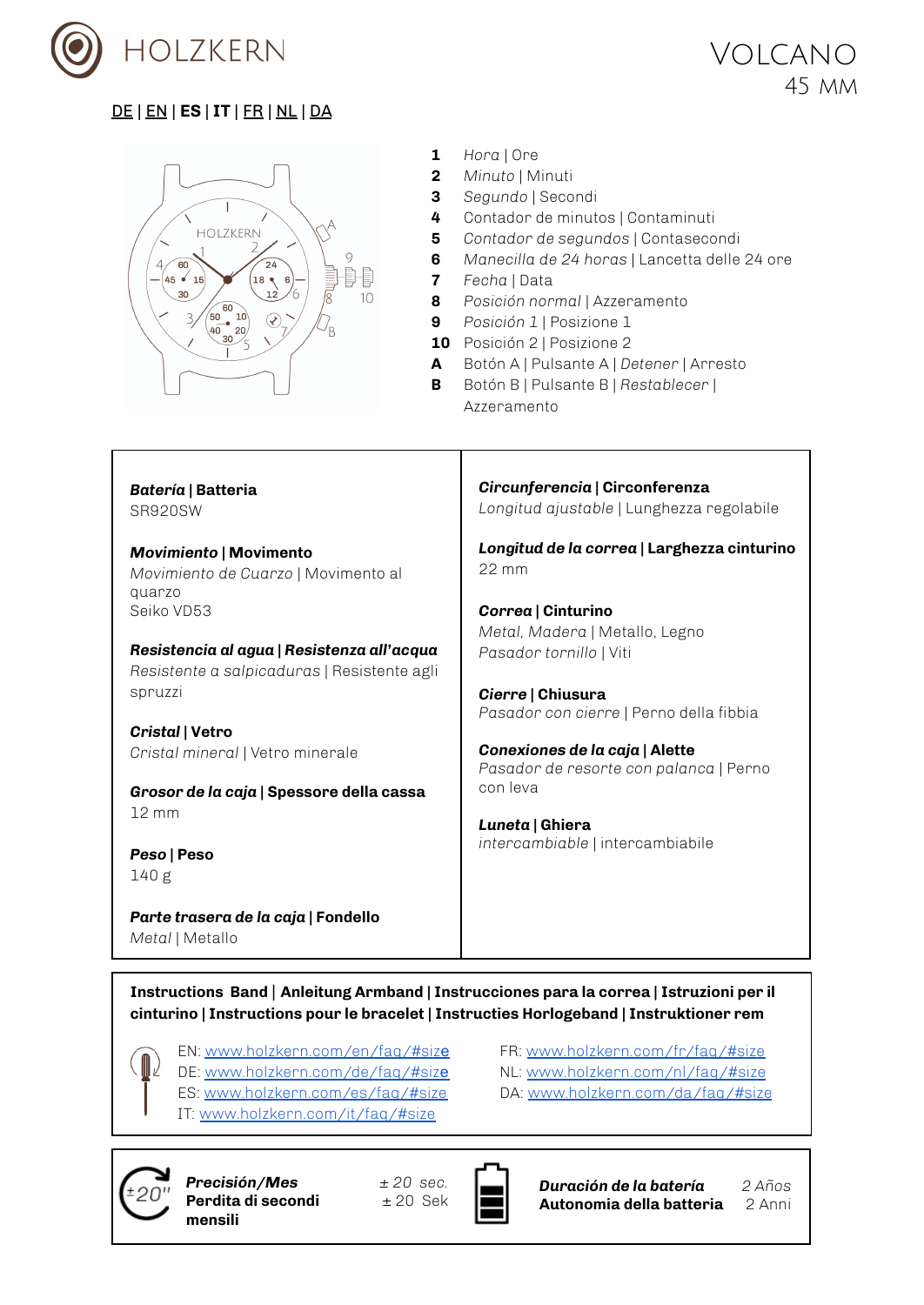



- **1** *Hora* | Ore
- **2** *Minuto* | Minuti
- **3** *Segundo* | Secondi
- **4** Contador de minutos | Contaminuti
- **5** *Contador de segundos* | Contasecondi
- **6** *Manecilla de 24 horas* | Lancetta delle 24 ore
- **7** *Fecha* | Data
- **8** *Posición normal* | Azzeramento
- **9** *Posición 1* | Posizione 1
- **10** Posición 2 | Posizione 2
- **A** Botón A | Pulsante A | *Detener* | Arresto
- **B** Botón B | Pulsante B | *Restablecer* | Azzeramento

#### *Ajuste de la hora y fecha*

*Para establecer la fecha, extrae la corona hasta el primer clic. Luego gira la corona en el sentido de las agujas del reloj hasta que aparezca la vista previa de la fecha del día\*. Cuando el segundero esté en la posición 12:00, extrae la corona hasta el segundo clic\*\*. Se detendrá en el acto. Luego coloca las manecillas en la hora deseada del día (asegúrate de que AM / PM esté configurado correctamente) girando la corona.*

*Después de configurar la hora correcta, vuelve a colocar la corona en la posición normal.*

\*No configures la fecha entre las 21:00 y la 01:00 (es posible que la fecha no cambie al día siguiente). *Si necesitas configurar la fecha en ese período de tiempo, primero cambia la hora a cualquier hora, configura la fecha y luego vuelve a reestablecer la hora correcta.*

\*\* Cuando la corona esté en la posición del segundo clic, no presiones ningún botón. De lo contrario, *las manecillas del cronógrafo se moverán.*

#### *Stopwatch*

*Este reloj incluye una función de cronómetro que puede iniciar y detener presionando el botón A y reiniciar con el botón B. También puedes medir un tiempo intermedio presionando el botón B durante la función de cronómetro (el cronómetro se detiene = 1er tiempo intermedio, pero continúa funcionando en segundo plano). Si presionas el botón A, se detendrá el segundo tiempo intermedio. Después presiona el botón B para mostrar el otro tiempo fraccionado. Si presionas nuevamente el botón B, se muestra el tiempo medido.*

*Puedes ajustar el segundero del cronómetro tirando de la corona dos veces (hasta que el reloj se detenga por completo), Ahora puedes utilizar los botones A y B para ajustar la manecilla. Para restablecer la manecilla de los minutos, mueve la manecilla de los segundos hasta que también esté en la posición cero.*



*Precisión/Mes ± 20 sec.* **Perdita di secondi** ± 20 Sek **mensili**



*Duración de la batería 2 Años* **Autonomia della batteria** 2 Anni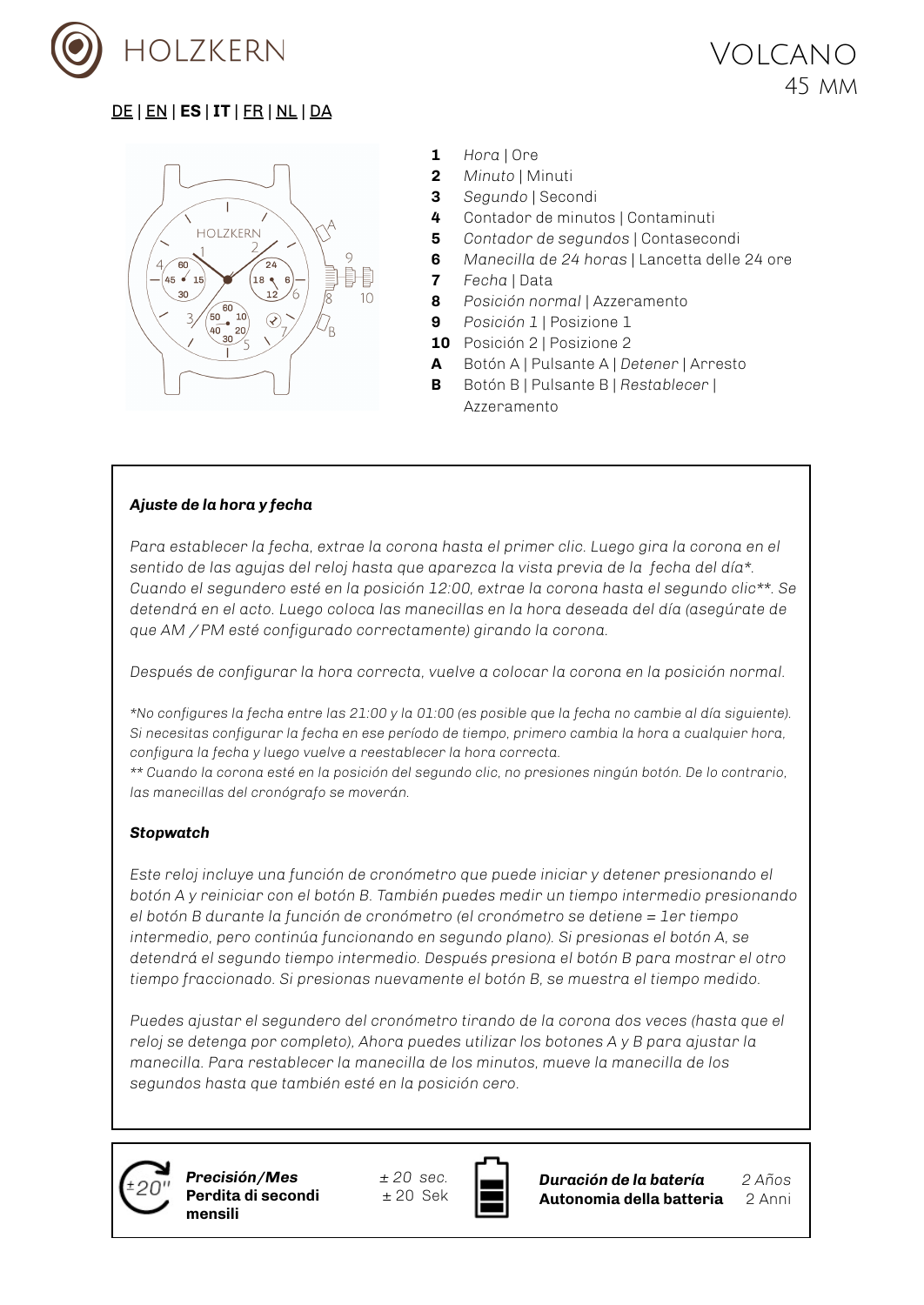



- **1** *Hora* | Ore
- **2** *Minuto* | Minuti
- **3** *Segundo* | Secondi
- **4** Contador de minutos | Contaminuti
- **5** *Contador de segundos* | Contasecondi
- **6** *Manecilla de 24 horas* | Lancetta delle 24 ore
- **7** *Fecha* | Data
- **8** *Posición normal* | Azzeramento
- **9** *Posición 1* | Posizione 1
- **10** Posición 2 | Posizione 2
- **A** Botón A | Pulsante A | *Detener* | Arresto
- **B** Botón B | Pulsante B | *Restablecer* | Azzeramento

#### **Impostare l'ora e la data**

Per regolare la data, estrarre la corona fino al primo scatto. Poi ruotare la corona in senso orario finché non appare la data\* del giorno in anteprima. Quindi estrarre la corona fino al secondo scatto\*\* quando la lancetta dei secondi si trova alle 12:00. Si fermerà sul posto. Regolare poi le lancette sull'ora del giorno desiderata (assicurarsi che AM/PM sia impostata correttamente) ruotando la corona.

Dopo aver impostato l'ora corretta, spingere nuovamente la corona nella posizione iniziale.

\*Non impostare la data tra le 21:00 e le 01:00 (la data potrebbe non cambiare il giorno successivo). Se è necessario impostare la data in quel periodo di tempo, cambiare prima l'ora in una qualsiasi ora esterna, impostare la data e poi reimpostare l'ora corretta.

\*\*Quando la corona è alla posizione del secondo scatto, non premere alcun pulsante. Altrimenti le lancette del cronografo si muoveranno.

#### **Diametro**

Questo orologio include una funzione di cronometro che si può avviare e fermare premendo il pulsante A, e azzerare con il pulsante B. Si può anche prendere un tempo parziale premendo il pulsante B durante la funzione di cronometro (quando il cronometro si ferma = 1° tempo parziale, ma continua a funzionare in sottofondo). Premendo il pulsante A si ferma il 2° tempo parziale. Premere poi il pulsante B per visualizzare l'altro tempo parziale. Se si preme nuovamente il pulsante B, viene visualizzato il tempo misurato.

Si può regolare la lancetta dei secondi quando si usa la funzione del cronometro estraendo la corona di due scatti (fino a quando l'orologio si ferma), quindi usare i pulsanti A e B per regolare la lancetta. Per azzerare la lancetta dei minuti, regolare la lancetta dei secondi finché non si trova anch'essa sulla posizione iniziale.



*Precisión/Mes ± 20 sec.* **Perdita di secondi** + 20 Sek **mensili**



*Duración de la batería 2 Años* **Autonomia della batteria** 2 Anni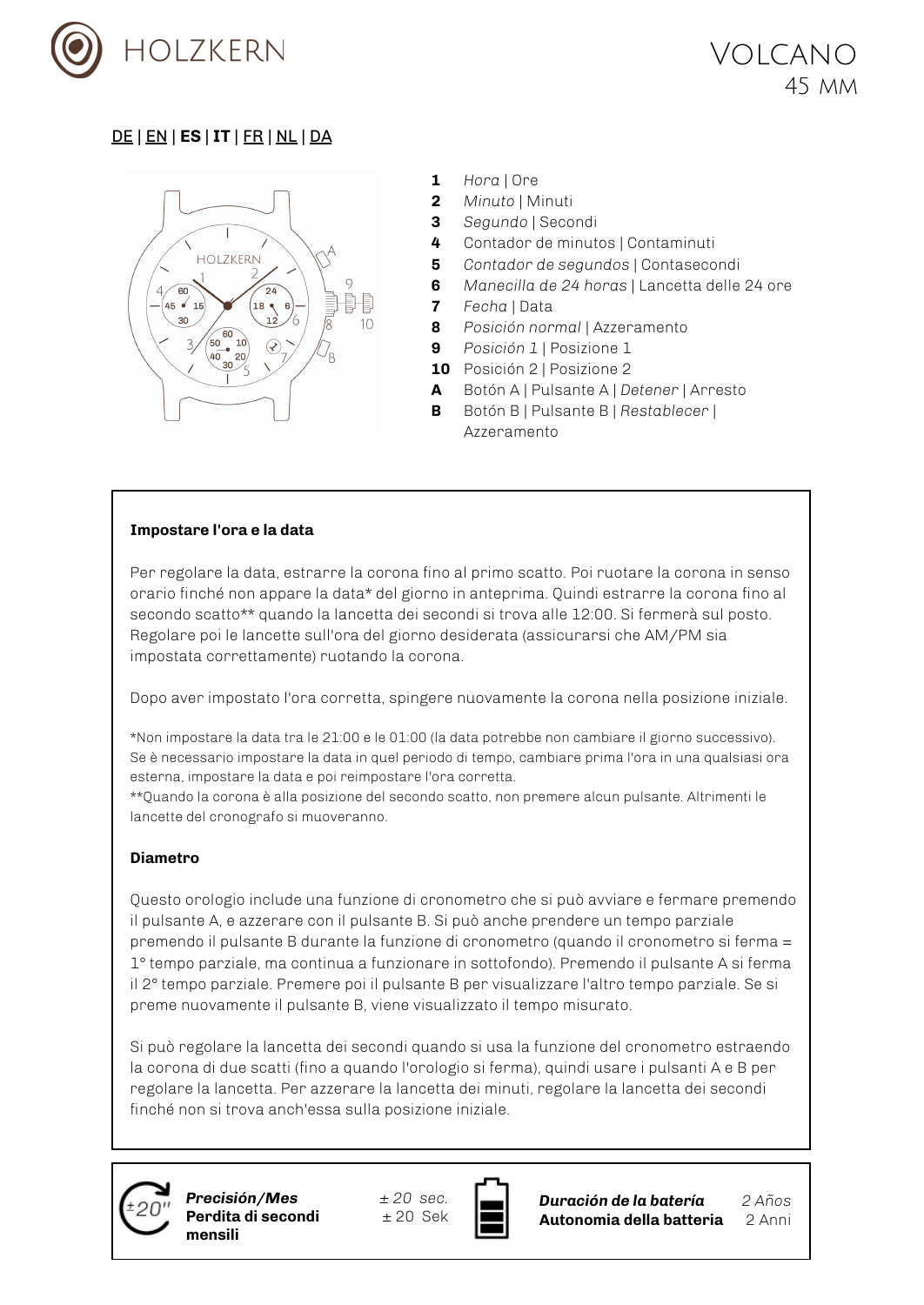



- **1** *Heure* | Uur
- **2** *Minute* | Minuut
- **3** *Seconde* | Seconde
- **4** *Minutes du chronomètre* | Stopwatch minuut
- **5** *Secondes du chronomètre* | Stopwatch seconde
- **6** *Aiguille des 24 heures* | 24-uurs wijzer
- **7** *Date* | Datum
- **8** *Position normale* | Standaard positie
- **9** *Position 1* | Positie 1
- **10** *Position 2* | Positie 2
- **A** *BoutonA* | KnopA | *Stop, Démarrer* | Stop, Start
- **B** *Bouton B* | Knop B | *Réinitialiser* | Reset

*Batterie* **| Batterij** SR626SW

*Mouvement* **| Uurwerk** *Mouvement à quartz* | Quartz-uurwerk Seiko VD53

*Étanchéité | Waterdicht Résistant aux éclaboussures* | Spatwaterdicht

*Verre* **| Glas** *Verre minéral* | Mineraalglas

*Épaisseur du boîtier* **| Kastdikte** 12 mm

*Poids* **| Gewicht** 140 g

*Verso du boitier* **| Achterkant van de kast** *Métal* | Metaal

*Circonférence* **| Omvang** *Longueur ajustable* | Verstelbare lengte

*Largeur du bracelet* **| Bandbreedte** 22 mm

*Bracelet* **| Horlogeband** *Métal, Bois* | Metaal, Hout *Vis* | Schroeven

*Fermeture* **| Sluiting** *Boucle déployante réglable* | Vouwsluiting met fijne afstelling

*Attaches* **| Kastbevestiging** *Fermoir à levier* | Veerpin met hefboom

*Lunette* **| Bezel** *interchangeable* | Verwisselbaar

**Instructions Band** | **Anleitung Armband | Instrucciones para la correa | Istruzioni per il cinturino | Instructions pour le bracelet | Instructies Horlogeband | Instruktioner rem**

EN: [www.holzkern.com/en/faq/#siz](https://www.holzkern.com/en/faq/#size)e DE: [www.holzkern.com/de/faq/#siz](https://www.holzkern.com/faq/#size)e

- ES: [www.holzkern.com/es/faq/#size](https://www.holzkern.com/es/faq/#size)
- IT: [www.holzkern.com/it/faq/#size](https://www.holzkern.com/it/faq/#size)
- FR: [www.holzkern.com/fr/faq/#size](http://www.holzkern.com/fr/faq/#size) NL: [www.holzkern.com/nl/faq/#size](http://www.holzkern.com/nl/faq/#size)
- DA: [www.holzkern.com/da/faq/#size](http://www.holzkern.com/da/faq/#size)



*Précision / Mois ± 20 sec.* **Nauwkeurigheid/Maand** ± 20 Sek.



*Durée de vie de la batterie 2 Années* **Levensduur batterij** 2 Jaren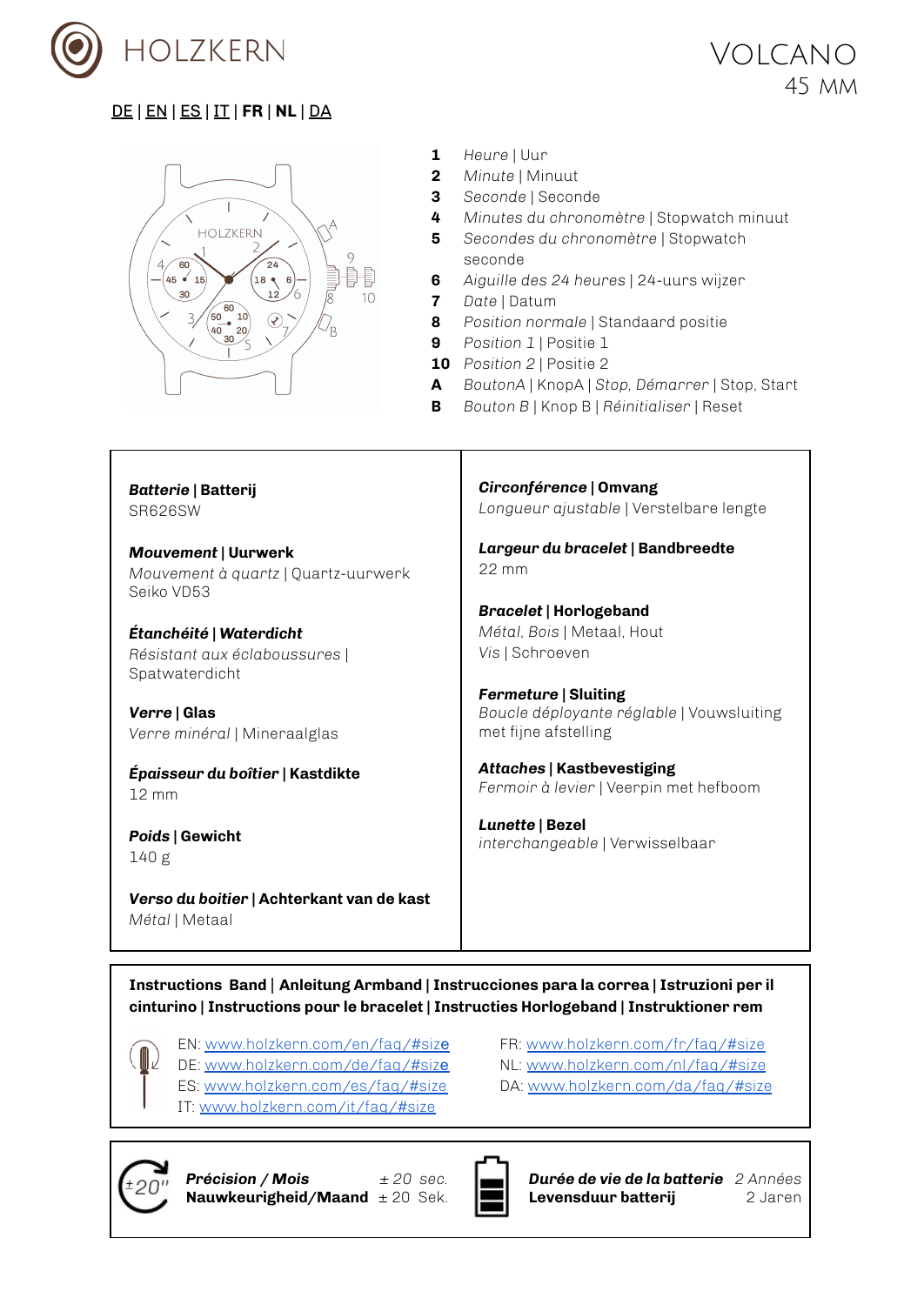



- **1** *Heure* | Uur
- **2** *Minute* | Minuut
- **3** *Seconde* | Seconde
- **4** *Minutes du chronomètre* | Stopwatch minuut
- **5** *Secondes du chronomètre* | Stopwatch seconde
- **6** *Aiguille des 24 heures* | 24-uurs wijzer
- **7** *Date* | Datum
- **8** *Position normale* | Standaard positie
- **9** *Position 1* | Positie 1
- **10** *Position 2* | Positie 2
- **A** *BoutonA* | KnopA | *Stop, Démarrer* | Stop, Start
- **B** *Bouton B* | Knop B | *Réinitialiser* | Reset

#### *Réglage de l'heure et de la date*

*Pour régler la date, il faut tirer la couronne en position 1 puis tourner ensuite la couronne dans le sens des aiguilles d'une montre jusqu'à ce que la date\* du jour apparaisse. Après cela, il faut tirer la couronne en position \*\* lorsque la trotteuse est en position 12:00. Elle s'arrêtera sur cette position. Régler ensuite les aiguilles sur l'heure souhaitée (en s'assurant que AM / PM est correctement réglé) en tournant la couronne.*

*Après avoir réglé l'heure, repousser la couronne en position initiale.*

\*Ne pas régler la date entre 21h00 et 01h00 (ou la date pourrait ne pas changer le jour suivant). S'il *est toutefois nécessaire de régler la date pendant cette période, changer d'abord l'heure n'importe quand en dehors de cette tranche horaire puis régler la date, et enfin réinitialiser l'heure correcte. \*\*Lorsque la couronne est en position 2, il ne faut appuyer sur aucun bouton ou les aiguilles du chronographe changeront de position.*

#### *Chronomètre*

*Cette montre comprend une fonction chronomètre qui peut être démarrée et arrêtée en appuyant sur le bouton A, et réinitialisée avec le bouton B. Il est également possible d'effectuer une mesure intermédiaire en appuyant sur le bouton B pendant l'usage de la fonction chronomètre (l'arrêt du chronomètre correspond au premier temps partiel, mais celui-ci continue de fonctionner en arrière-plan). L'appui sur le bouton A interrompt également la deuxième mesure intermédiaire. Appuyer ensuite sur le bouton B pour consulter l'autre mesure intermédiaire. En appuyant de nouveau sur le bouton B, le temps mesuré s'affiche.*

*Il est possible de régler la trotteuse lors de l'utilisation de la fonction chronomètre en tirant la couronne en position 2 (jusqu'à ce que la montre s'arrête), puis en utilisant les boutons A et B pour régler l'aiguille. Pour réinitialiser l'aiguille des minutes, ajuster la trotteuse jusqu'à ce qu'elle soit également en position d'origine.*





*Durée de vie de la batterie 2 Années* **Levensduur batterij** 2 Jaren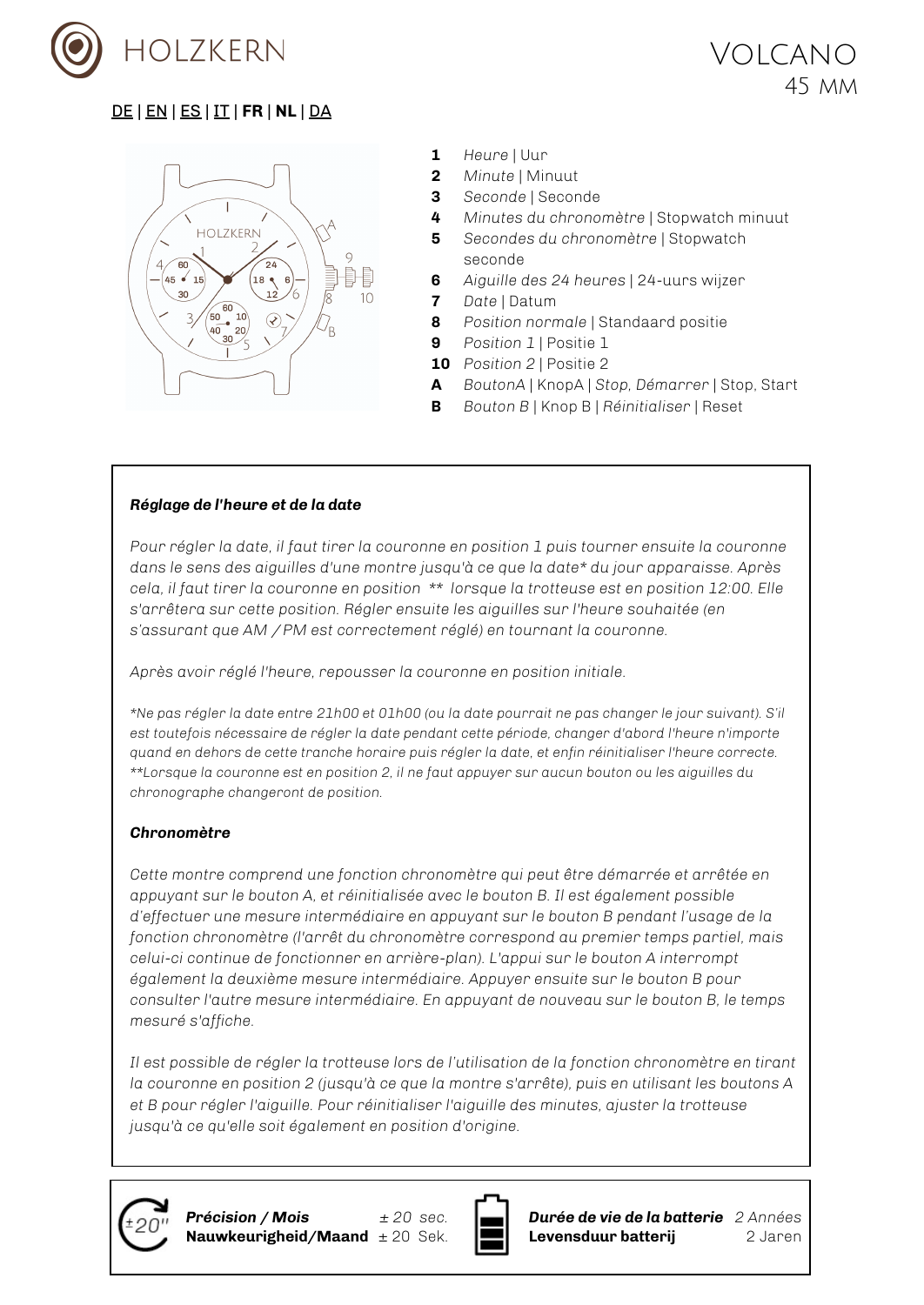



- **1** *Heure* | Uur
- **2** *Minute* | Minuut
- **3** *Seconde* | Seconde
- **4** *Minutes du chronomètre* | Stopwatch minuut
- **5** *Secondes du chronomètre* | Stopwatch seconde
- **6** *Aiguille des 24 heures* | 24-uurs wijzer
- **7** *Date* | Datum
- **8** *Position normale* | Standaard positie
- **9** *Position 1* | Positie 1
- **10** *Position 2* | Positie 2
- **A** *BoutonA* | KnopA | *Stop, Démarrer* | Stop, Start
- **B** *Bouton B* | Knop B | *Réinitialiser* | Reset

#### **Instellen van de tijd en datum**

Om de datum in te stellen trek de kroon uit tot de eerste klik. Draai vervolgens de kroon met de klok mee tot de datum van de volgende dag\* verschijnt. Trek daarna de kroon uit tot de tweede klik\*\* wanneer de secondewijzer op positie 12:00 staat. Hij zal ter plaatse stoppen. Stel vervolgens de wijzers in op de gewenste tijd van de dag (zorg ervoor dat AM/PM correct is ingesteld) door aan de kroon te draaien.

Nadat de juiste tijd is ingesteld, druk je de kroon terug in de standaard positie.

\*Stel de datum niet in tussen 21:00 en 01:00 (de datum mag de volgende dag niet veranderen). Als het het nodig is om de datum in te stellen tijdens die tijdsperiode, verander dan eerst de tijd naar een willekeurige tijd buiten deze periode, stel de datum in en zet deze vervolgens terug naar de juiste tijd. \*\*Als de kroon op positie 2 staat, druk dan op geen enkele knop. Anders zullen de chronograafwijzers bewegen.

#### **Stopwatch**

Dit model heeft een geïntegreerde stopwatch, die kan worden gestart en gestopt met knop A en gereset met knop B. Je kunt ook een tussentijd meten. Je kunt een tussentijd meten door op knop B te drukken tijdens de stopfunctie (de stopwatch stopt = 1e tussentijd, maar blijft op de achtergrond lopen). Als je nogmaals op knop A drukt, stopt de 2e tussentijd.

Druk vervolgens op knop B om de andere tussentijd weer te geven. Als je nogmaals op toets B drukt, wordt de gemeten tijd weergegeven.

Je kunt de secondewijzer van de stopwatch instellen door de kroon twee keer uit te trekken totdat het horloge helemaal stilstaat. Nu kun je de wijzer bijstellen met de twee knoppen A en B. De minutenwijzer wordt teruggezet. Je kunt de minutenwijzer terugzetten door de secondewijzer terug te zetten tot deze ook op 0 staat.



*Précision / Mois ± 20 sec.* **Nauwkeurigheid/Maand** ± 20 Sek.



*Durée de vie de la batterie 2 Années* **Levensduur batterij** 2 Jaren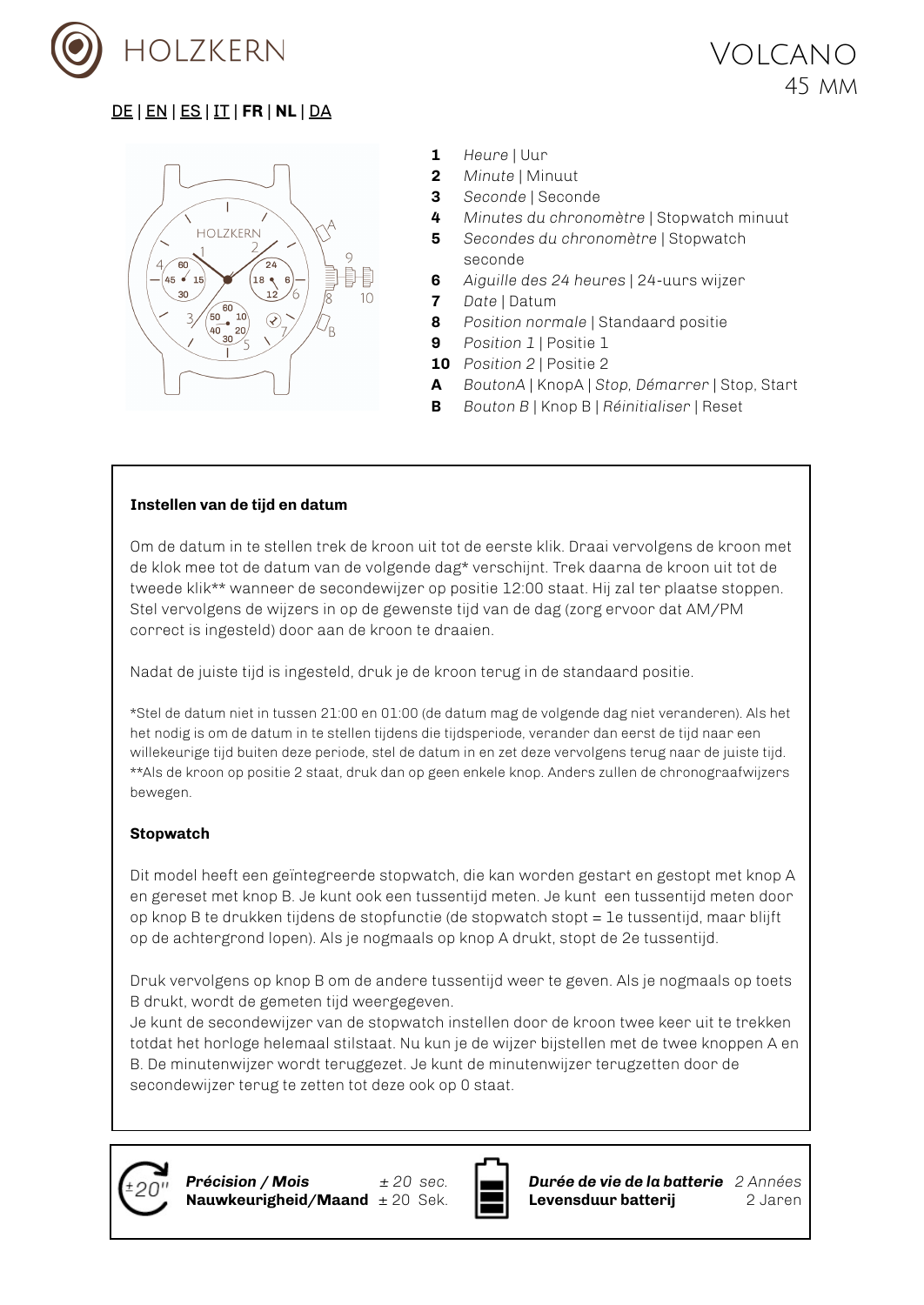



- **1** Time
- **2** Minut
- **3** Sekund
- **4** Stopur minutter
- **5** Stopur sekunder
- **6** 24 timers viser
- **7** Dato
- **8** Normal position
- **9** 1-position
- **10** 2-position
- **A** Knap A | stop, start
- **B** Knap B | Nulstil (til standard)

**Batteri** SR920SW

**Urværk** Kvartsurværk Seiko VD53

**Vandtæt** Stænktæt

**Glas** Mineralglas

**Urkasse højde** 12 mm

**Vægt** 140 g

**Bagsiden af urkassen** Metal

**Omkreds** Justerbar længde

**Armbåndsbredde** 22 mm

**Rem** Metal, Træ Skruer

**Lås** Foldelås med finjustering

**Forbindelse til urkasse** Fjederben med håndtag

**Bezel** udskifteligt

**Instructions Band** | **Anleitung Armband | Instrucciones para la correa | Istruzioni per il cinturino | Instructions pour le bracelet | Instructies Horlogeband | Instruktioner rem**

- EN: [www.holzkern.com/en/faq/#siz](https://www.holzkern.com/en/faq/#size)e
- DE: [www.holzkern.com/de/faq/#siz](https://www.holzkern.com/faq/#size)e
- ES: [www.holzkern.com/es/faq/#size](https://www.holzkern.com/es/faq/#size)
- IT: [www.holzkern.com/it/faq/#size](https://www.holzkern.com/it/faq/#size)
- FR: [www.holzkern.com/fr/faq/#size](http://www.holzkern.com/fr/faq/#size) NL: [www.holzkern.com/nl/faq/#size](http://www.holzkern.com/nl/faq/#size)
- DA: [www.holzkern.com/da/faq/#size](http://www.holzkern.com/da/faq/#size)



*Nøjagtighed/Måned*  $\pm 20$  sec. **Butteri liv 2** År